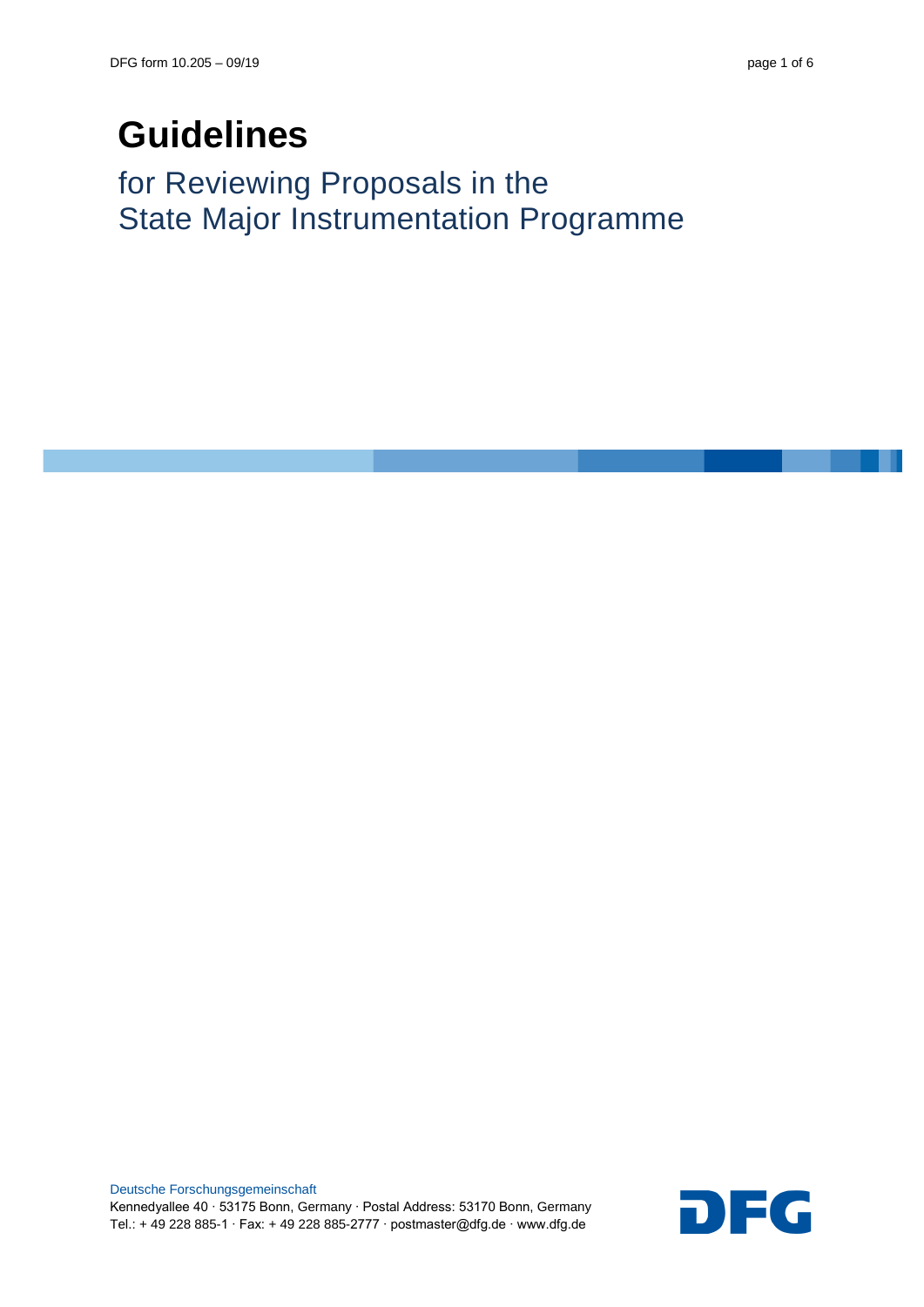## **I. What Are We Asking You to Do?**

We are asking you to provide a written review that will serve as a basis for the funding decision regarding the attached proposal that has been submitted as part of the State Major Instrumentation Programme ("Großgeräte der Länder").

- **First, please make sure that you feel you have the necessary scientific expertise.** If you do not feel that you have the expertise required to evaluate the subject matter, please return the proposal as quickly as possible. In this case we would be grateful if you would assist us by suggesting other possible reviewers.
- **Please examine whether circumstances exist that could be interpreted as your having a conflict of interest.**

For more information on apparent conflicts of interest, see section IV.3.

- **Please treat the documentation confidentially and do not make it available to third parties.**
- **Please base your assessment on the proposal documents you have received.** You may additionally refer to the publications cited in the proposal; however, the bibliography of cited works and the manuscripts are not per se the subject of the review.

If instrumentation will be used for research purposes, the proposal must also include an overview of the most important publications by the working group from the last five years in accordance with the Supplement on Research.

Please consider the list of publications in your assessment.

 **If you have any questions about the proposal, please contact the DFG Head Office exclusively.**

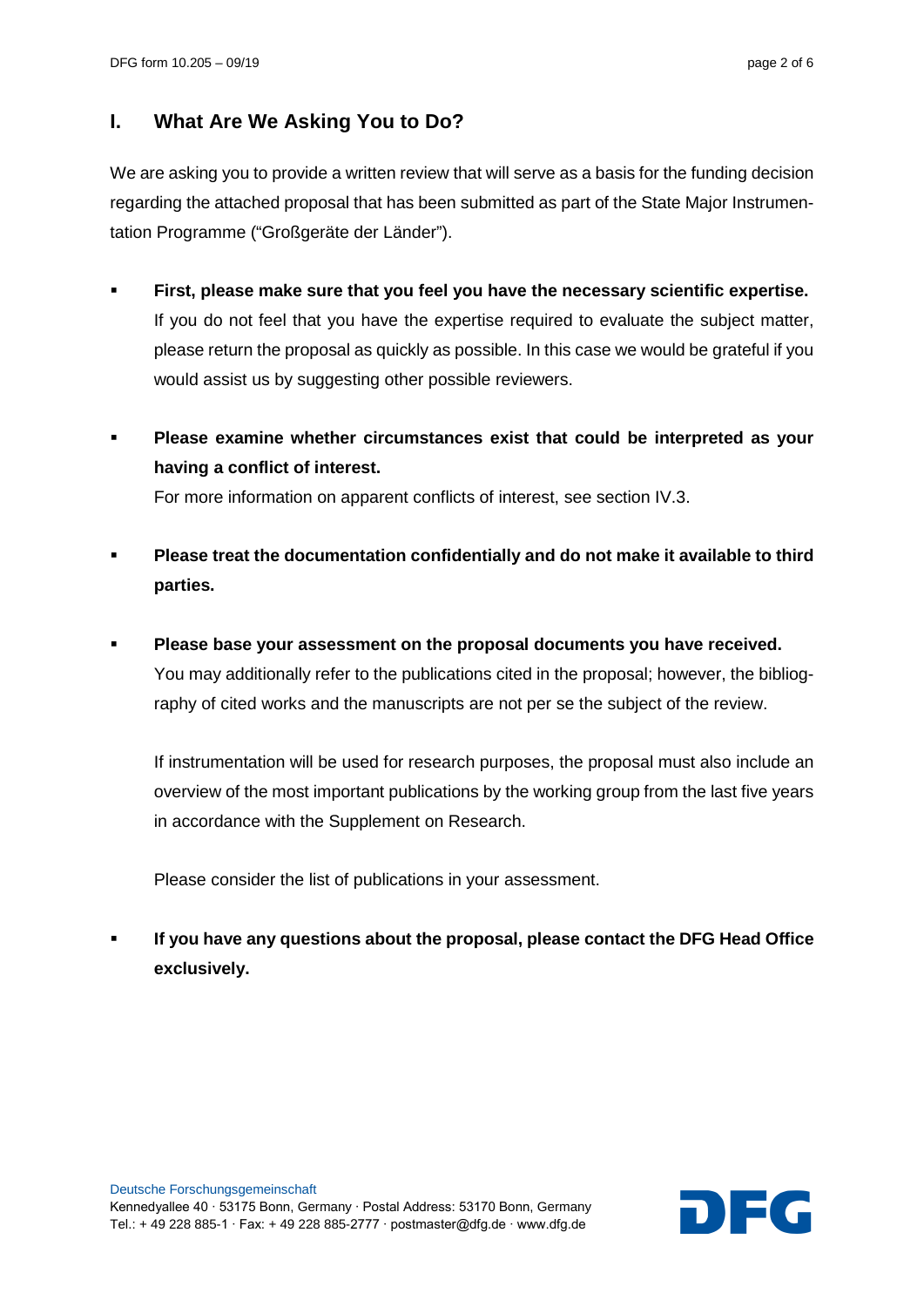- **Please limit your review to two pages or less.**
- **Please provide a clear recommendation as to whether you believe the project should be funded.**

### **II. What Criteria Should You Use?**

#### **1. Use of the Proposed Instrumentation**

Is the acquisition necessary considering the existing equipment?

- Opportunities for using existing equipment
- Adequacy of the number of people who will be using the instrumentation
- Should the instrumentation also be made available to other individuals and/or working groups?

#### **2. Choice of Vendor and Instrumentation, Features and Costs**

Are the selected product, features and price appropriate? Have follow-up costs been calculated realistically?

- Necessity of the proposed features and performance class
- Necessity of the proposed accessories
- Sufficient market research
- Calculation of operating and other follow-up costs (e.g. repairs, personnel)

## **3.1 Justification of the Necessity for Use in Research (only if instrumentation will be used for research purposes)**

Do the researchers' scientific activities and proposed projects justify the acquisition?

- Soundness of the preliminary work
- Quality of publications and the results obtained to date
- Scientific significance

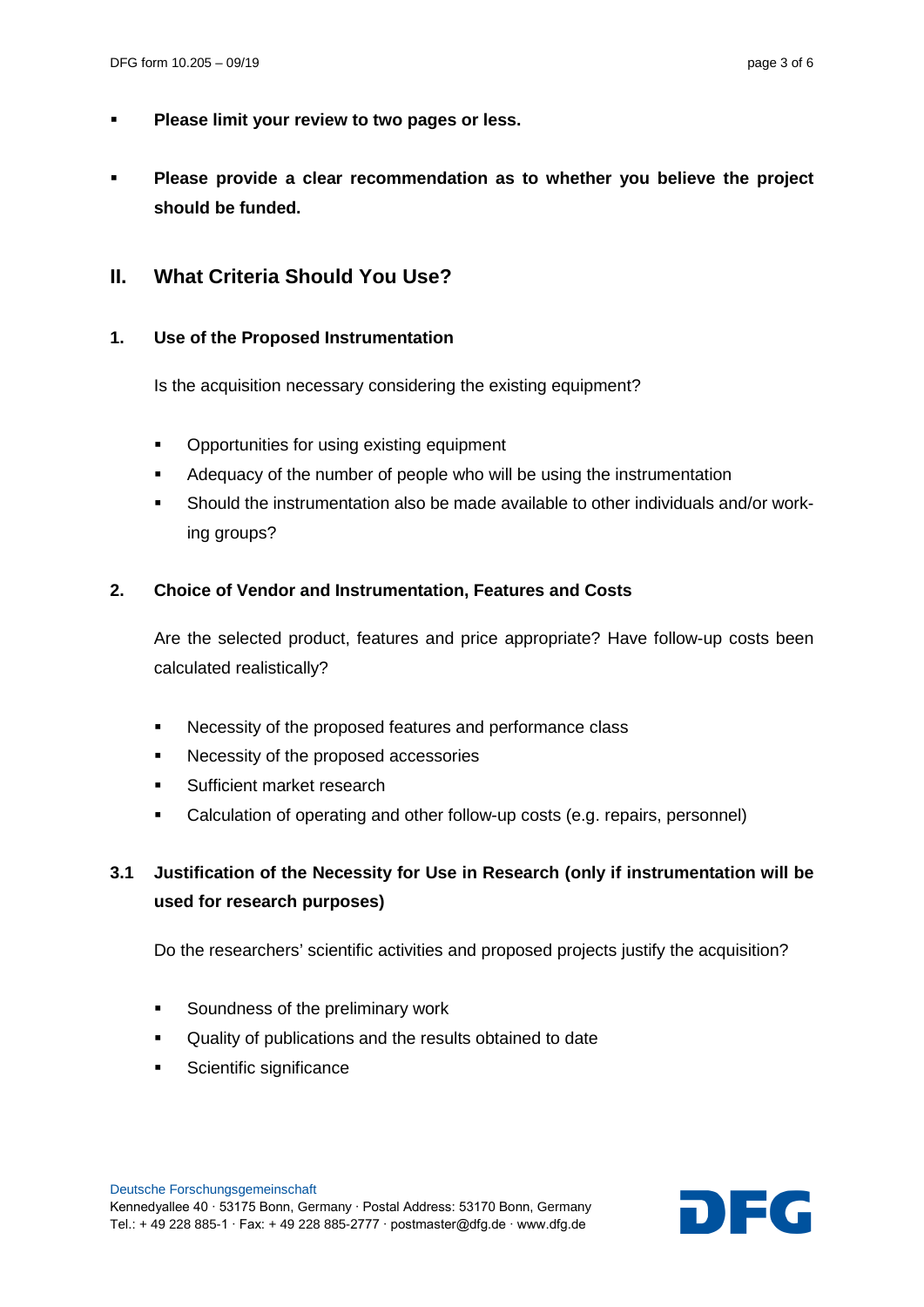## **3.2 Justification of the Necessity for Use in Teaching and Training (only if instrumentation will be used for teaching/training purposes)**

Is the instrumentation necessary and adequate for teaching and training?

- Sufficient information regarding the number and type of courses and the university lecturers/teachers
- Adequate justification for the didactic necessity of the proposed instrumentation, its features and performance class

# **3.3 Justification of the Necessity for Use in Medical Care (only if instrumentation will be used in medical care)**

Is the instrumentation necessary and suitable for medical care?

- Sound justification for procuring the proposed instrumentation (including features and performance class) with regard to proposed examination and treatment programmes
- Sufficient data on the numbers of patients, examinations and treatments

# **3.4 Justification of the Necessity for Use in a Library (only if instrumentation will be used at a library)**

Do the numbers of borrowers and loans and the library's collection justify procurement of the instrumentation?

- Sufficient data on the library collection and the number of borrowers and loans
- Have the DFG's recommendations on equipping university libraries with local library systems (AHLB recommendations) been observed?

# **3.5 Is the IT system suitable and necessary for the proposed use? (only for IT systems)**

- Adequacy of volume, features and performance class
- Sufficient information on the existing and proposed IT strategies
- Integration into the university's general IT strategy
- Have all necessary resources, i.e. those that go beyond the scope of this proposal, been secured (in the sense of a full-cost analysis)?

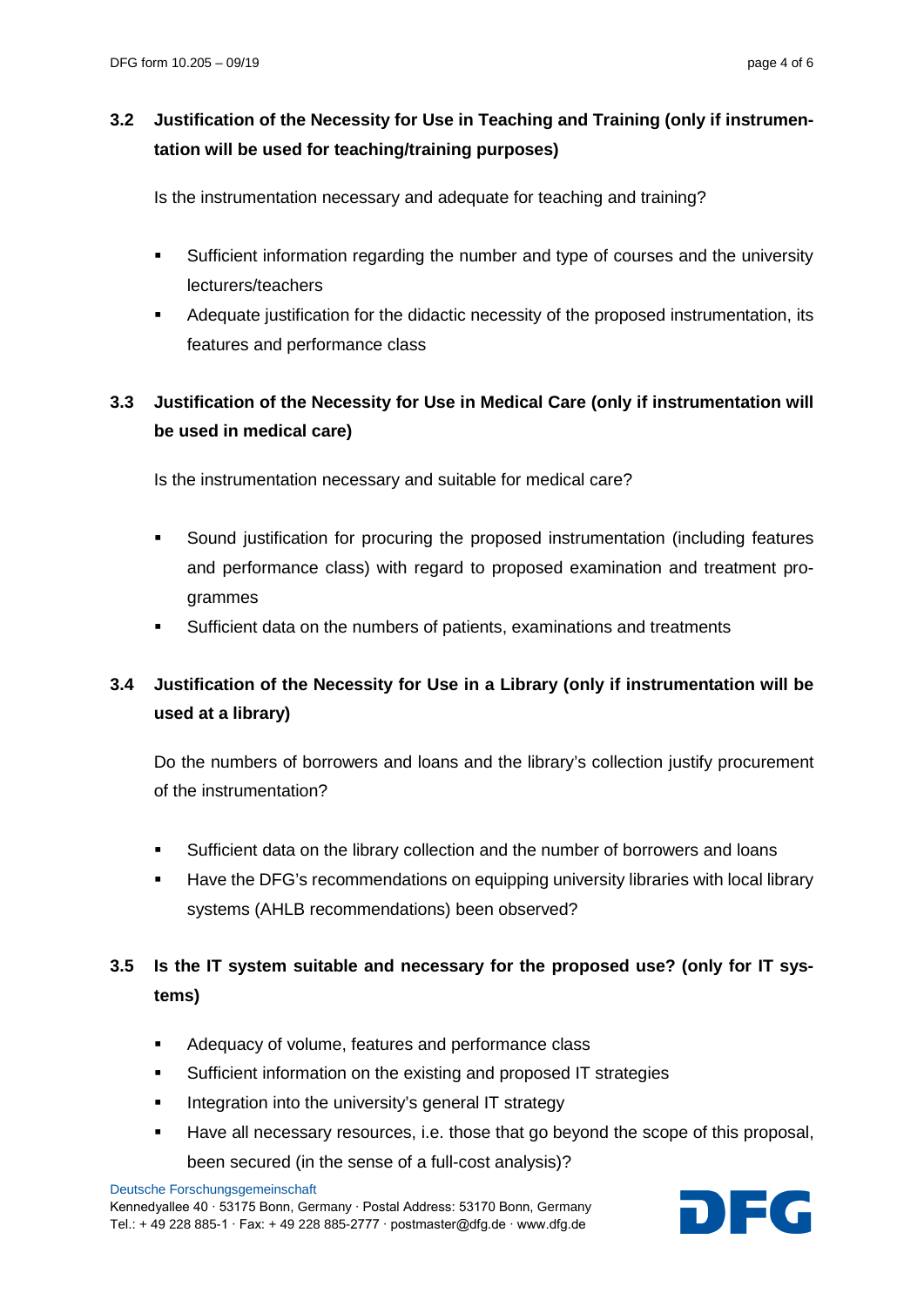## **III. What Happens with Your Review?**

As a rule, each proposal is evaluated independently by two reviewers. On the basis of these reviews, the DFG Head Office prepares an award recommendation.

The documentation is then sent to members of the Committee on Scientific Instrumentation and Information Technology, a decision-making body elected by the DFG Joint Committee. It is responsible for the quality of the review process and for making the recommendation as to whether the major instrumentation should be procured.

All reviewers participating in the process will be informed of the final decision.

The DFG will anonymise reviewer comments and share them with the applicants. These anonymised comments will also be made available to the other reviewers taking part in the review process. Please note that the DFG Head Office may shorten reviews as necessary.

## **IV. What Else Is Important?**

#### **1. Confidentiality**

All proposals submitted to the DFG, the correspondence with reviewers, the reviews, and the identity of the reviewers and other participating committee members must be treated confidentially. We ask that you not identify yourself as a reviewer to the applicant or to any third party. This entails that the responsibilities of a reviewer may only be undertaken personally and may not be delegated to third parties.

The scientific content of the proposal may not be exploited for personal and/or other scientific purposes.

#### **2. Obligation to Observe the Principles of Good Scientific Practice**

The **[principles of good scientific practice](https://www.dfg.de/en/research_funding/principles_dfg_funding/good_scientific_practice/index.html)** must also be observed during the review process. A violation of these principles can result in a charge of scientific misconduct. In particular, any infringement against the principle of confidentiality as per IV.1. is considered scientific misconduct. In cases of suspected scientific misconduct the proceedings